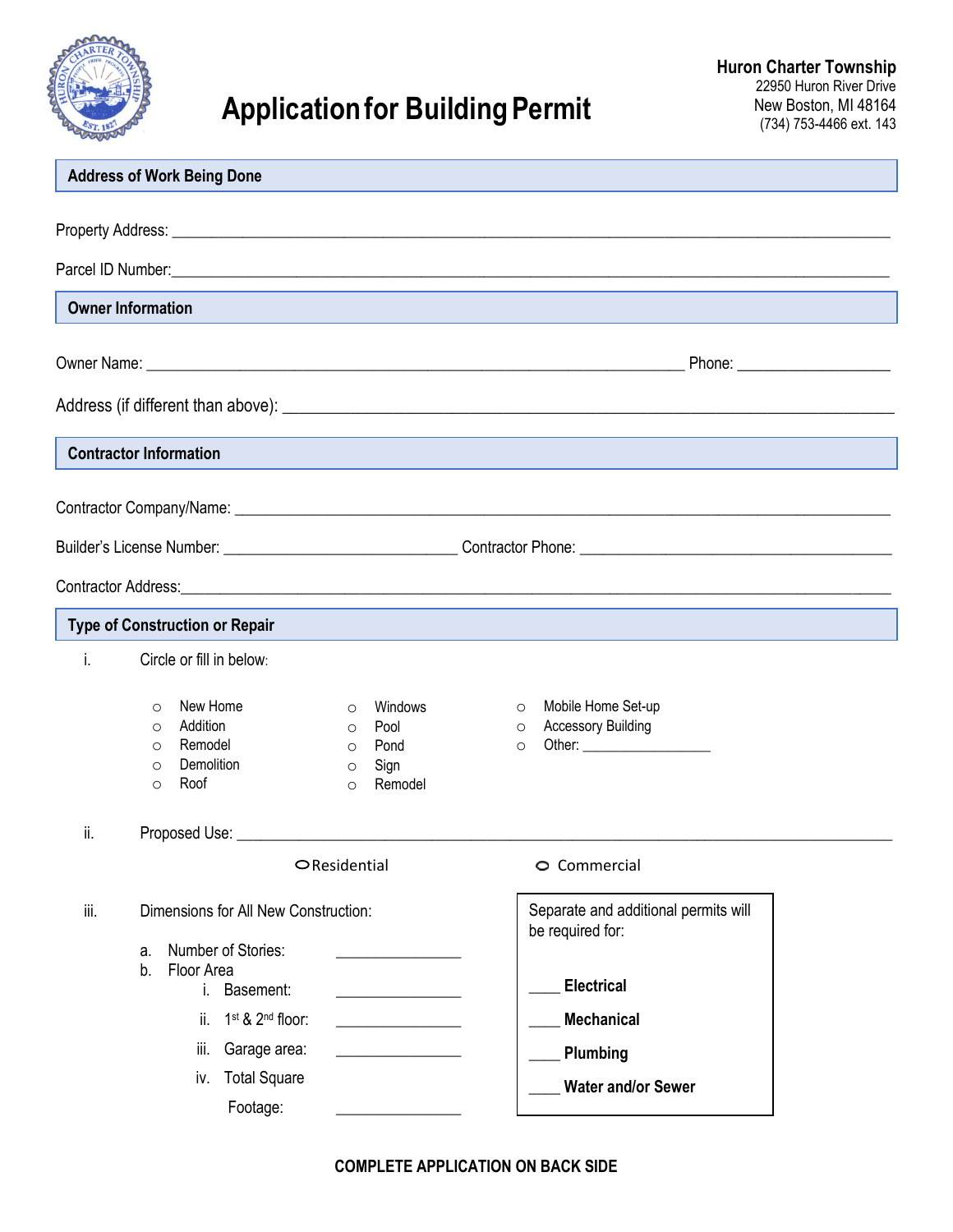|  |  | $\frac{1}{2}$ |  |  |  |  |  |  |  |  |  |  |  |  |  |  |  |  | $\sim$ |  |
|--|--|---------------|--|--|--|--|--|--|--|--|--|--|--|--|--|--|--|--|--------|--|

\_\_\_\_\_\_\_\_\_\_\_\_\_\_\_\_\_\_\_\_\_\_\_\_\_\_\_\_\_\_\_\_\_\_\_\_\_\_\_\_\_\_\_\_\_\_\_\_\_\_\_\_\_\_\_\_\_\_\_\_\_\_\_\_\_\_\_\_\_\_\_\_\_\_\_\_\_\_\_\_\_\_\_\_\_\_\_\_\_\_\_\_\_\_\_\_\_\_\_\_\_\_\_\_\_\_\_ \_\_\_\_\_\_\_\_\_\_\_\_\_\_\_\_\_\_\_\_\_\_\_\_\_\_\_\_\_\_\_\_\_\_\_\_\_\_\_\_\_\_\_\_\_\_\_\_\_\_\_\_\_\_\_\_\_\_\_\_\_\_\_\_\_\_\_\_\_\_\_\_\_\_\_\_\_\_\_\_\_\_\_\_\_\_\_\_\_\_\_\_\_\_\_\_\_\_\_\_\_\_\_\_\_\_\_  $\_$  ,  $\_$  ,  $\_$  ,  $\_$  ,  $\_$  ,  $\_$  ,  $\_$  ,  $\_$  ,  $\_$  ,  $\_$  ,  $\_$  ,  $\_$  ,  $\_$  ,  $\_$  ,  $\_$  ,  $\_$  ,  $\_$  ,  $\_$  ,  $\_$  ,  $\_$  ,  $\_$  ,  $\_$  ,  $\_$  ,  $\_$  ,  $\_$  ,  $\_$  ,  $\_$  ,  $\_$  ,  $\_$  ,  $\_$  ,  $\_$  ,  $\_$  ,  $\_$  ,  $\_$  ,  $\_$  ,  $\_$  ,  $\_$  ,

\*Site plan must indicate all yard setbacks, distances between buildings and power lines, existing easements, and drainage patterns

## Dollar value of construction MATERIALS (not including labor): \$

## **Applicant Approval**

- No work shall be completed prior to the issuance of a permit
- Inspections are completed on Mondays and Wednesdays between the hours of 9:00 a.m. and 2:00 p.m.
- The Building Department requires (3) copies of plans, sketches, or drawings of all new construction including additions, decks, accessory buildings, and pools; (3) copies of a site plan must also be included
- In a single family residential district, no part of any building shall be more than 500 feet from a fire hydrant.
- Any failed inspections will result in a \$50 reinspection fee, paid prior to the scheduling of a reinspection

I hereby certify that the proposed work is authorized by the owner of record and that I have been authorized by the owner to make this application, and agree to conform to all applicable laws of the State of Michigan, including compliance with Section 23a of the state construction code act of 1972, 1972 PA 230, MCL 125.1523a, prohibits a person from conspiring to circumvent the licensing requirements of this state relating to persons who are to perform work on a residential building or a residential structure. Violators of section 23a are subjected to civil fines.

| Annlicant<br>Sianatura | 12TE<br>-- |  |
|------------------------|------------|--|
|                        |            |  |

The Township of Huron will not discriminate against any individual or group because of race, sex, religion, age, national origin, color, marital status, disability, or political beliefs. If you need help with reading, writing, hearing, etc., under the Americans with Disabilities Act, you may make your needs known to this agency.